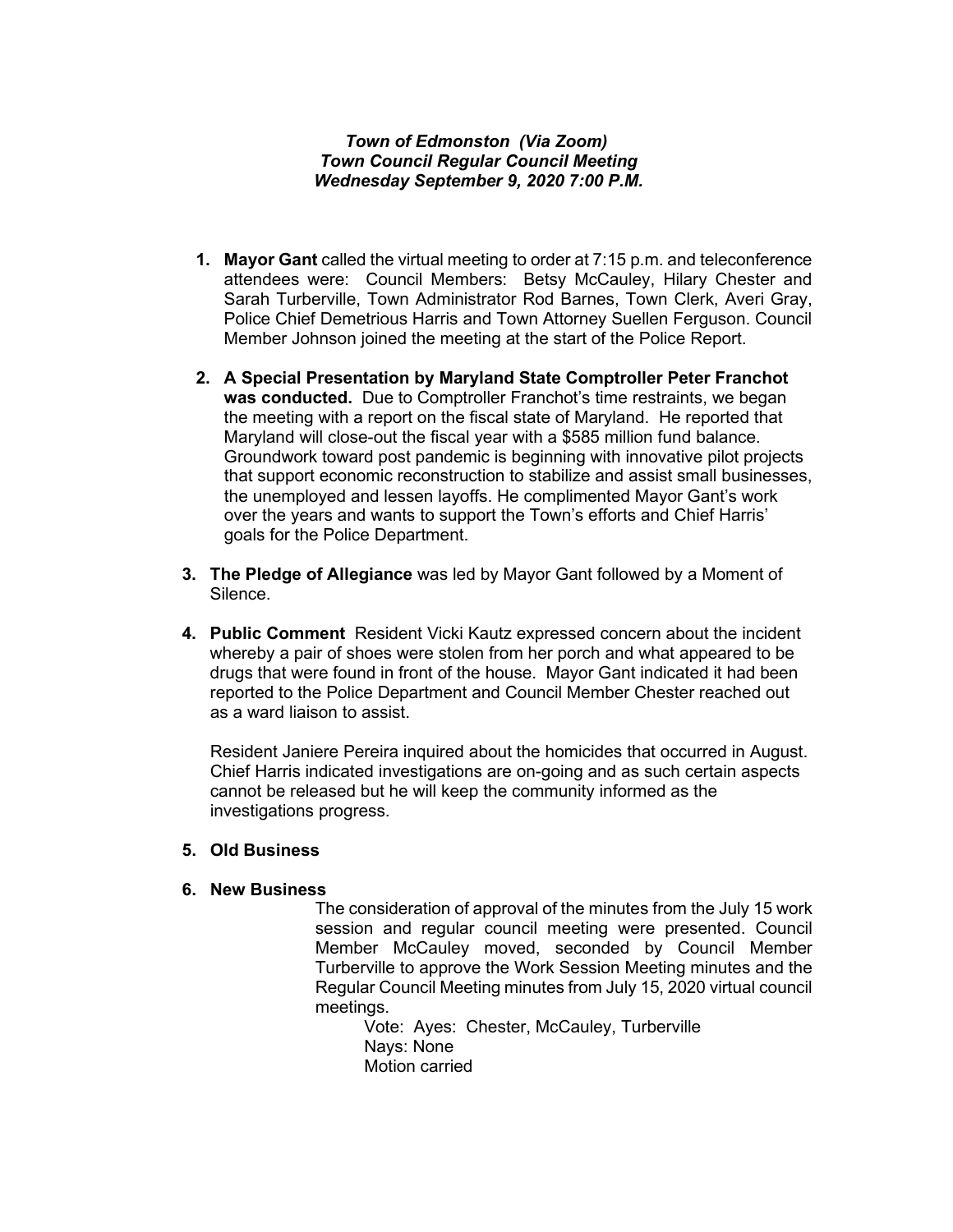i. The consideration of approval of the minutes from the August 6 meeting were presented. Council Member Turberville moved, seconded by Council Member McCauley to approve Regular Council Meeting minutes from August 6, 2020 virtual meeting.

Vote: Ayes: Chester, McCauley, Turberville Nays: None Motion carried

- ii. The consideration of approval for the job description of the Community Compliance Inspector (formerly Code Officer) was presented. Council Member McCauley moved, seconded by Council Member Chester to approve the job description of the former Code Officer job to the Community Compliance Inspector. Vote: Ayes: Chester, McCauley, Turberville
	- Nays: None Motion carried
- iii. The consideration of award of bid for the purchase of streetlights for Crittenden to Wesco Energy Solutions in the amount of \$63,928.64. (CDBG Grant) was presented. Council Member Turberville moved, seconded by Council Member McCauley to approve awarding of bid for the purchase of streetlights for Crittenden to Wesco Energy **Solutions**

Vote: Ayes: Chester, McCauley, Turberville Nays: None Motion carried

iv. The consideration of purchase of green power at a proposed 5-year savings from Consternation Energy was presented. Council Member McCauley moved, seconded by Council Member Chester to approve the purchase of green power from Consternation Energy.

> Vote: Ayes: Chester, McCauley, Turberville Nays: None Motion carried

v. The consideration of the lease purchase of body worn camera equipment for the Police Department was presented. (LGIT Grant). Council Member McCauley moved, seconded by Council Member Chester to approve the lease purchase with concerns addressed as outlined in the work session meeting.

Vote: Ayes: Chester, McCauley, Turberville Nays: None Motion carried

vi. The consideration of approval of the establishment of a Police Reserve Program for the Town of Edmonston was presented.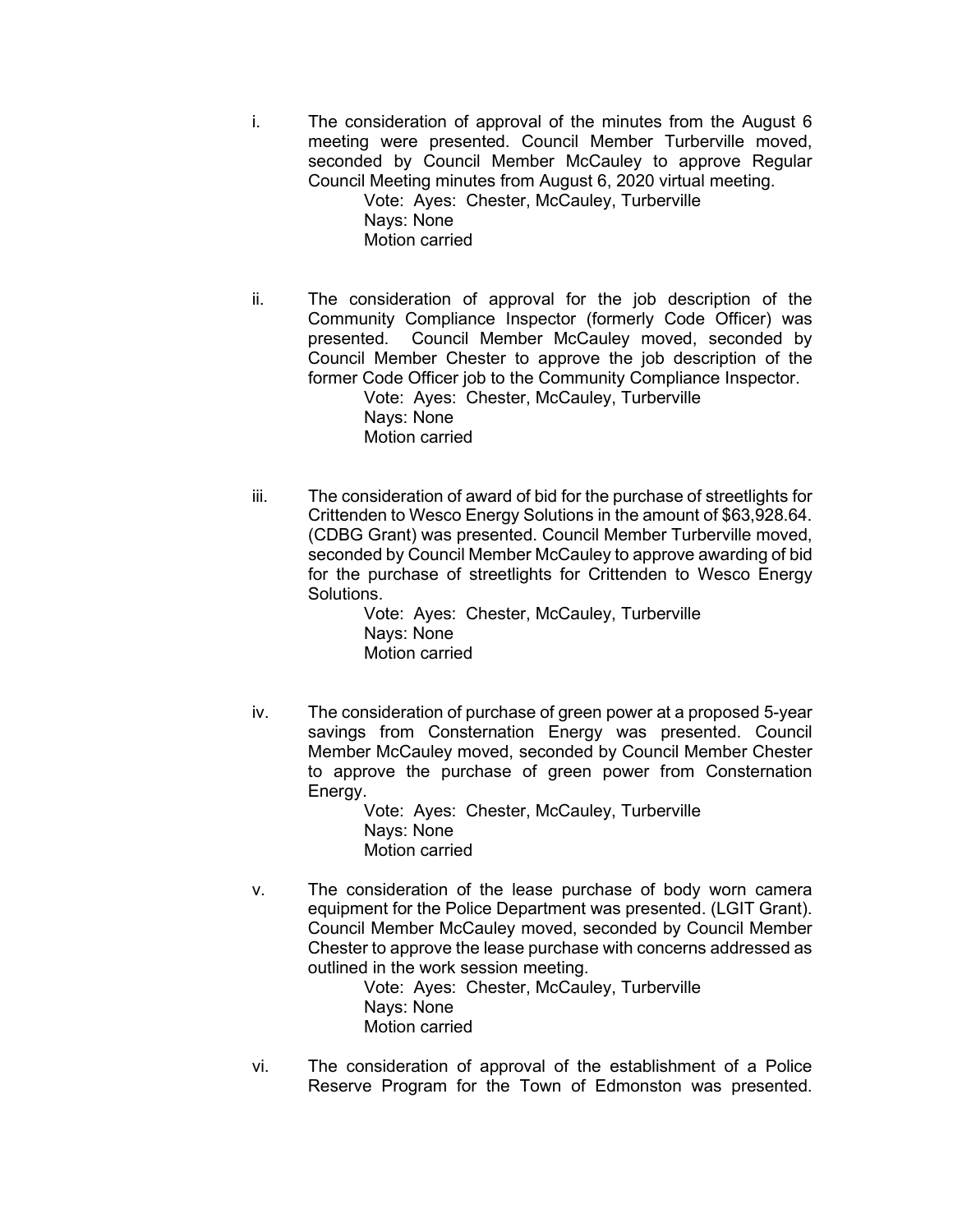Council Member McCauley moved, seconded by Council Member Turberville to approve establishing a Police Reserve Program.

Vote: Ayes: Chester, McCauley, Turberville Nays: None Motion carried

vii. The consideration of Resolution R-2020-04 authorizing an application to the Maryland National Capital Park and Planning Department, Prince George's County Planning Department, Community Planning Division, Neighborhood Revitalization Section for technical planning services up to \$50,000 to assist with strategic planning at no cost to the Town was presented. Council Member Turberville moved, seconded by Council Member Chester to approve technical planning for the Town.

> Vote: Ayes: Chester, McCauley, Turberville Nays: None Motion carried

viii. The consideration of an agreement with the Hyattsville Community Development Corporation to install art wraps on 7 electrical boxes located in Edmonston at a cost of \$18,200 (Potential Maryland Arts Commission Grant) was presented. Council Member Chester moved, seconded by Council Member Turberville to approve Hyattsville Development Corporation to install art wraps on 7 electrical boxes in Edmonston.

Vote: Ayes: Chester, McCauley, Turberville Nays: None Motion carried

ix. The introduction of an ordinance 2020-OR-07 repealing Chapter 10, Administration, Article 1 Committees of the Edmonston Town Code was presented. Council Member McCauley moved, seconded by Council Member Turberville to approve repealing Chapter 1, Administration Article 1 Committees.

> Vote: Ayes: Chester, McCauley, Turberville Nays: None Motion carried

x. The introduction of a charter resolution amending Article 1 Charter, Section 9 Appointments, power and duties of certain positions, Paragraph C allowing the Chief of Police to appoint police officers, code and police administrative personnel was presented. Council Member Turberville moved, seconded by Council Member Chester to approve amending Article 1 Charter, Section 9 appointments.

Vote: Ayes: Chester, McCauley, Turberville Nays: None Motion carried

xi. The introduction of a charter resolution amending Article 1 Charter, Section 7 Election Procedures, registration of voters, Paragraph A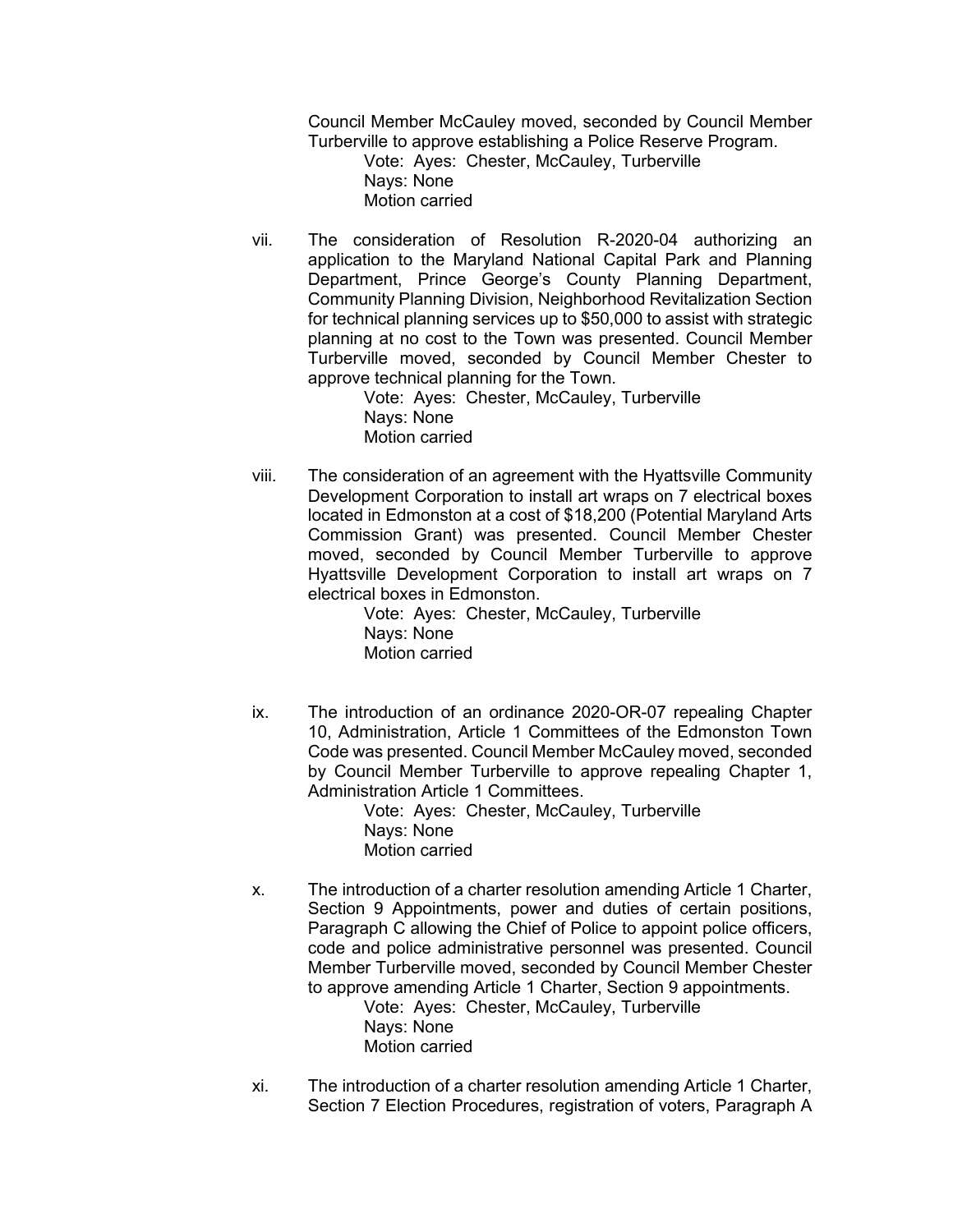was presented. Council Member Chester moved, seconded by Council Member McCauley to approve amending Article 1 Charter, Section 7 Election Procedures, registration of voters, Paragraph A.

Vote: Ayes: Chester, McCauley, Turberville Nays: None Motion carried

xii. The introduction of a charter resolution amending Article 1, Charter, Section 6 Mayor Pro-Tem was presented. Council Member Turberville moved, seconded by Council Member Chester to approve of a charter resolution amending Article 1, Charter, Section 6 Mayor Pro-Tem.

Vote: Ayes: Chester, McCauley, Turberville Nays: None Motion carried

i.

xiii. The introduction of an ordinance amending the Edmonston Town Code, Part 1 Administrative Legislation, Chapter 41, Article 41-2 Conflict of Interest was presented. Council Member Turberville asked who decides on the violation and suggested a  $3<sup>rd</sup>$  party be designated to oversee. A review of similar policies in other Towns will be used as a guide. Council Member McCauley moved, seconded by Council Member Chester to approve amending Article 41-2 Conflict of Interest. Vote: Ayes: Chester, McCauley, Turberville

Nays: None Motion carried

# **7. Police Chief Report (Police and Code Enforcement)**

Chief Harris reported on the investigation of the July and August homicides indicating these were unfortunate isolated events. He reported on the increase to impound and red-light citations and the recovery of stolen cars. He noted an increase in domestic violence and other crimes since the pandemic. He is eager to begin the reserve program to help with coverage. Council Member Chester asked about the Advisory committee and Chief Harris noted much interest has been expressed by residents and the first meeting via ZOOM is planned for the end of September.

**8. Town Administrator Report (General Government and Public Works)** Mr. Barnes reported on the 3-day Unity Rally events with a kick-off on 9/29 on the Decatur Street Bridge with a "Hands Across the Bridge" following social distancing guidelines. On 10/3 we will meet at the  $47<sup>th</sup>$  Street Park with exercise demonstrations and lastly on 10/10 the police will lead a Domestic Violence walk from the Decatur Street bridge to Town Hall where the building will be lit with purple lights in observance of the occasion. We will have speakers sharing information on cyber bullying, distance learning and there will be a musical hosts from radio station WKYS-93.9. He also noted the upcoming E-Talks Facebook Live events. September's focus is health with County Health Director Dr. Ernest Carter, Emergency Management Director,